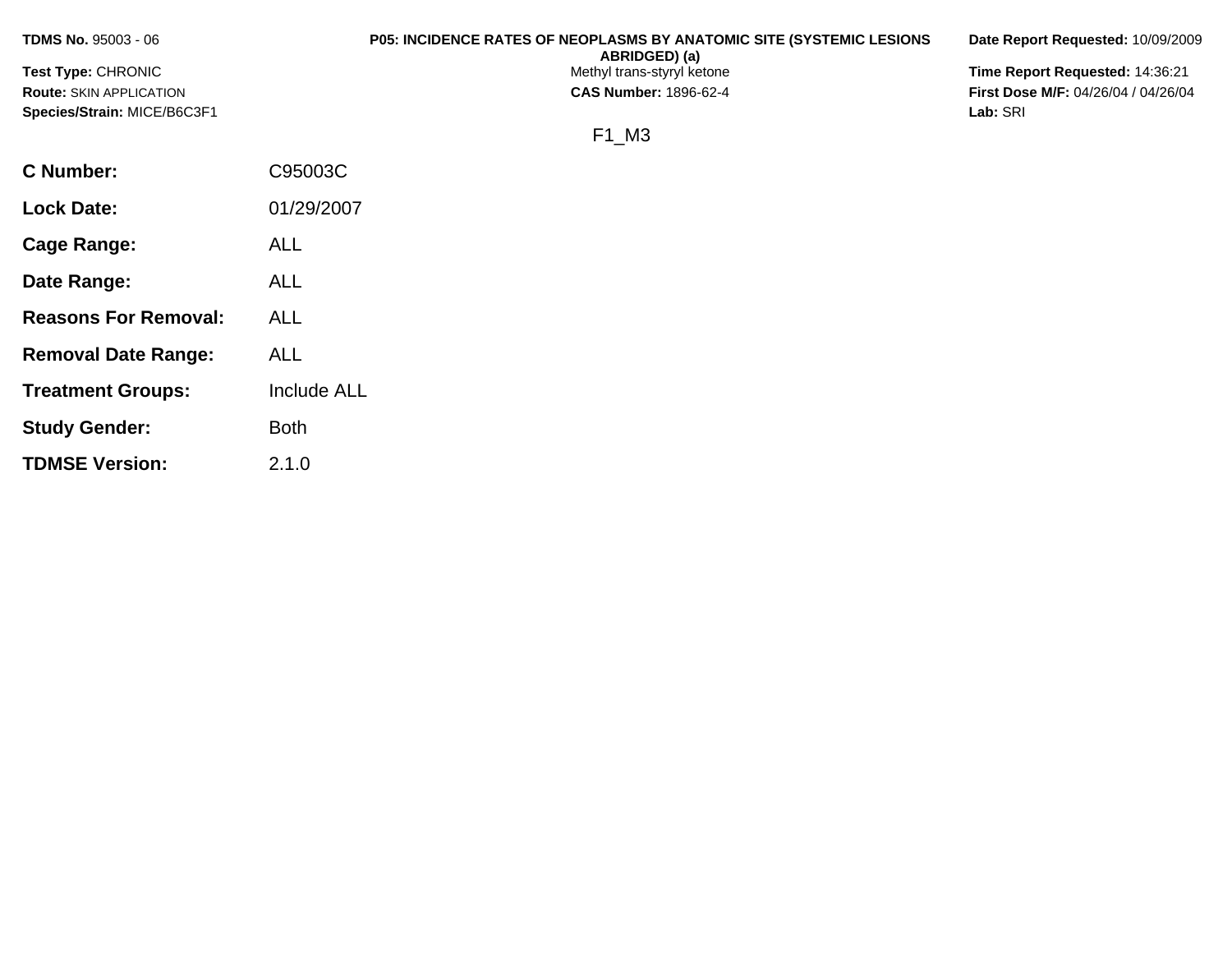**ABRIDGED) (a)**<br>Methyl trans-styryl ketone

**Date Report Requested:** 10/09/2009

**Test Type:** CHRONIC **The Report Requested:** 14:36:21 **Route:** SKIN APPLICATION **CAS Number:** 1896-62-4 **First Dose M/F:** 04/26/04 / 04/26/04 **Species/Strain:** MICE/B6C3F1 **Lab:** SRI

| <b>B6C3F1 MICE MALE</b>                 | 0 MG/KG  | <b>10 MG/KG</b> | <b>30 MG/KG</b> | <b>90 MG/KG</b> |  |
|-----------------------------------------|----------|-----------------|-----------------|-----------------|--|
| <b>Disposition Summary</b>              |          |                 |                 |                 |  |
| <b>Animals Initially in Study</b>       | 50       | 50              | 50              | 50              |  |
| <b>Early Deaths</b>                     |          |                 |                 |                 |  |
| <b>Accidently Killed</b>                |          | $\mathbf 1$     |                 |                 |  |
| <b>Moribund Sacrifice</b>               | 4        | $\overline{2}$  | 8               | 5               |  |
| <b>Natural Death</b>                    | 12       | 12              | $\overline{7}$  | $\overline{7}$  |  |
| <b>Survivors</b>                        |          |                 |                 |                 |  |
| <b>Terminal Sacrifice</b>               | 34       | 35              | 35              | 38              |  |
| <b>Animals Examined Microscopically</b> | 50       | 50              | 50              | 50              |  |
| <b>ALIMENTARY SYSTEM</b>                |          |                 |                 |                 |  |
| Gallbladder                             | (40)     | (38)            | (44)            | (38)            |  |
| Intestine Large, Cecum                  | (41)     | (46)            | (46)            | (46)            |  |
| Carcinoma                               | 1(2%)    |                 |                 |                 |  |
| Intestine Large, Colon                  | (39)     | (43)            | (44)            | (43)            |  |
| Intestine Large, Rectum                 | (41)     | (43)            | (46)            | (46)            |  |
| Intestine Small, Duodenum               | (40)     | (42)            | (44)            | (43)            |  |
| Carcinoma                               |          |                 | 1(2%)           |                 |  |
| Intestine Small, Ileum                  | (40)     | (44)            | (45)            | (43)            |  |
| Intestine Small, Jejunum                | (41)     | (42)            | (45)            | (44)            |  |
| Adenoma                                 | 1(2%)    | 2(5%)           |                 |                 |  |
| Carcinoma                               | 1(2%)    | 1(2%)           |                 |                 |  |
| Carcinoma, Metastatic, Lung             | 1(2%)    |                 |                 |                 |  |
| Liver                                   | (50)     | (50)            | (50)            | (49)            |  |
| Carcinoma, Metastatic, Pancreas         |          | 1(2%)           |                 |                 |  |
| Cholangiocarcinoma                      |          | 1(2%)           |                 |                 |  |
| Hemangiosarcoma                         | 4(8%)    | 2(4%)           | 1(2%)           |                 |  |
| Hepatoblastoma                          | 1(2%)    | 3(6%)           | 1(2%)           |                 |  |
| Hepatoblastoma, Multiple                |          |                 | 1(2%)           | 1(2%)           |  |
| Hepatocellular Adenoma                  | 19 (38%) | 11 (22%)        | 13 (26%)        | 19 (39%)        |  |
| Hepatocellular Adenoma, Multiple        | 12 (24%) | 18 (36%)        | 10 (20%)        | 10 (20%)        |  |
| Hepatocellular Carcinoma                | 22 (44%) | 14 (28%)        | 17 (34%)        | 16 (33%)        |  |
| Hepatocellular Carcinoma, Multiple      | 6(12%)   | 14 (28%)        | 13 (26%)        | 15 (31%)        |  |
| Hepatocholangiocarcinoma                |          | 1(2%)           |                 | 1(2%)           |  |
| Squamous Cell Carcinoma, Metastatic,    | 1(2%)    |                 |                 |                 |  |
| Stomach, Forestomach                    |          |                 |                 |                 |  |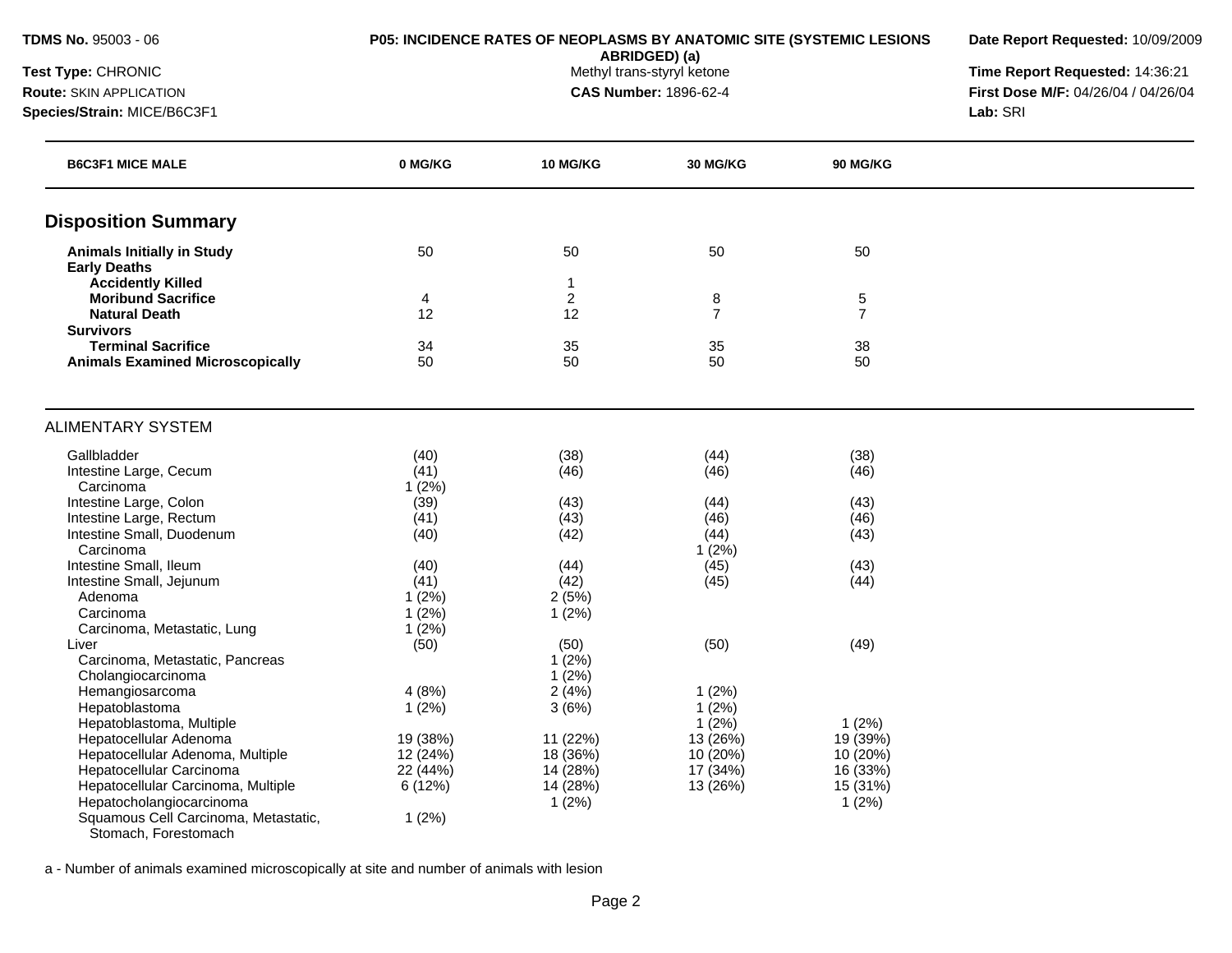**ABRIDGED) (a)**<br>Methyl trans-styryl ketone

**Date Report Requested:** 10/09/2009

**Test Type:** CHRONIC **The Report Requested:** 14:36:21 **Route:** SKIN APPLICATION **CAS Number:** 1896-62-4 **First Dose M/F:** 04/26/04 / 04/26/04

**Species/Strain:** MICE/B6C3F1 **Lab:** SRI

| <b>B6C3F1 MICE MALE</b>                                                                                                                 | 0 MG/KG                | 10 MG/KG                          | 30 MG/KG                | <b>90 MG/KG</b>          |  |
|-----------------------------------------------------------------------------------------------------------------------------------------|------------------------|-----------------------------------|-------------------------|--------------------------|--|
| Mesentery<br>Carcinoma, Metastatic, Lung<br>Carcinoma, Metastatic, Pancreas<br>Cholangiocarcinoma, Metastatic, Liver<br>Hemangiosarcoma | (6)<br>1(17%)          | (12)<br>1(8%)<br>1(8%)<br>1(8%)   | (8)                     | (6)                      |  |
| Hepatocellular Carcinoma, Metastatic,<br>Liver                                                                                          |                        | 1(8%)                             | 1(13%)                  |                          |  |
| Pancreas<br>Cholangiocarcinoma, Metastatic, Liver<br>Acinus, Carcinoma                                                                  | (49)                   | (50)<br>1(2%)<br>1(2%)            | (50)                    | (49)                     |  |
| Salivary Glands<br>Stomach, Forestomach<br>Hemangioma<br>Hemangiosarcoma                                                                | (50)<br>(50)           | (50)<br>(50)<br>$1(2\%)$<br>1(2%) | (50)<br>(50)            | (50)<br>(50)             |  |
| Squamous Cell Carcinoma<br>Squamous Cell Papilloma<br>Stomach, Glandular<br>Carcinoma, Metastatic, Pancreas                             | 1(2%)<br>3(6%)<br>(47) | 2(4%)<br>(49)<br>$1(2\%)$         | 2(4%)<br>(49)           | (48)                     |  |
| Hemangiosarcoma<br>Tooth                                                                                                                | (1)                    | 1(2%)<br>(1)                      | (0)                     | (0)                      |  |
| <b>CARDIOVASCULAR SYSTEM</b>                                                                                                            |                        |                                   |                         |                          |  |
| Heart<br>Alveolar/Bronchiolar Carcinoma,<br>Metastatic, Lung                                                                            | (50)<br>1(2%)          | (50)                              | (50)                    | (50)                     |  |
| Cholangiocarcinoma, Metastatic, Liver<br>Hepatocholangiocarcinoma, Metastatic,<br>Liver                                                 |                        | 1(2%)<br>1(2%)                    |                         |                          |  |
| Atrium, Hemangiosarcoma                                                                                                                 | 1(2%)                  |                                   |                         |                          |  |
| <b>ENDOCRINE SYSTEM</b>                                                                                                                 |                        |                                   |                         |                          |  |
| <b>Adrenal Cortex</b><br>Adenoma<br>Bilateral, Capsule, Adenoma                                                                         | (50)<br>1(2%)          | (50)<br>1(2%)                     | (50)                    | (49)<br>1(2%)            |  |
| Capsule, Adenoma<br>Adrenal Medulla<br>Pheochromocytoma Benign                                                                          | 5 (10%)<br>(49)        | 5 (10%)<br>(50)<br>1(2%)          | 7(14%)<br>(50)<br>1(2%) | 7 (14%)<br>(49)<br>1(2%) |  |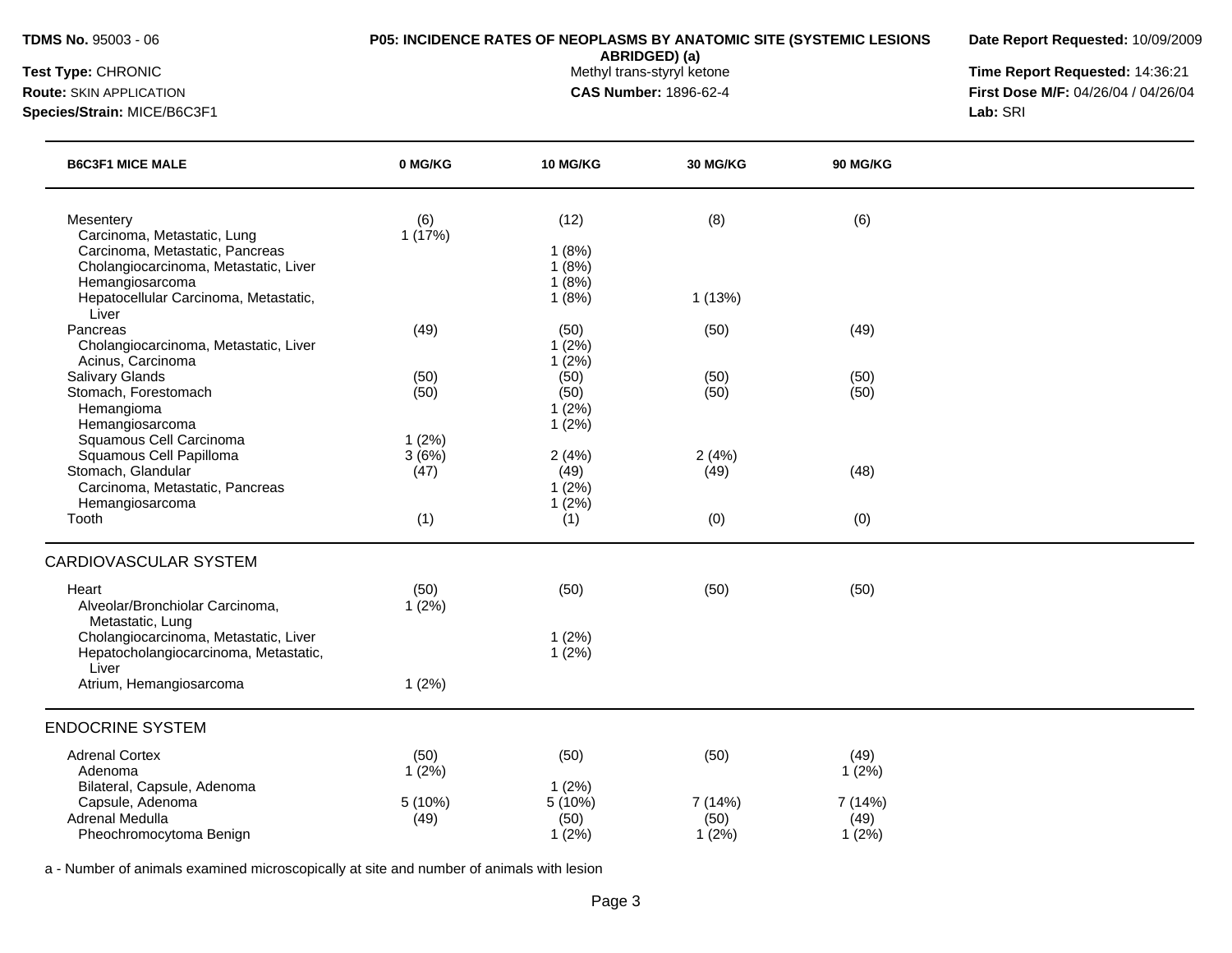**Date Report Requested:** 10/09/2009

**ABRIDGED) (a)**<br>Methyl trans-styryl ketone

**Test Type:** CHRONIC **The Report Requested:** 14:36:21 **Route:** SKIN APPLICATION **CAS Number:** 1896-62-4 **First Dose M/F:** 04/26/04 / 04/26/04 **Species/Strain:** MICE/B6C3F1 **Lab:** SRI

| <b>B6C3F1 MICE MALE</b>                                                                                                                                                                                                    | 0 MG/KG                                        | 10 MG/KG                                                      | 30 MG/KG                                       | <b>90 MG/KG</b>                                          |  |
|----------------------------------------------------------------------------------------------------------------------------------------------------------------------------------------------------------------------------|------------------------------------------------|---------------------------------------------------------------|------------------------------------------------|----------------------------------------------------------|--|
| Islets, Pancreatic<br>Adenoma<br>Cholangiocarcinoma, Metastatic, Liver<br>Parathyroid Gland<br><b>Pituitary Gland</b><br>Pars Distalis, Carcinoma<br><b>Thyroid Gland</b><br>C-cell, Carcinoma<br>Follicular Cell, Adenoma | (50)<br>2(4%)<br>(48)<br>(49)<br>(50)<br>1(2%) | (50)<br>$1(2\%)$<br>1(2%)<br>(47)<br>(49)<br>(49)             | (50)<br>1(2%)<br>(48)<br>(50)<br>(50)<br>1(2%) | (49)<br>5(10%)<br>(45)<br>(49)<br>1(2%)<br>(49)<br>1(2%) |  |
| <b>GENERAL BODY SYSTEM</b>                                                                                                                                                                                                 |                                                |                                                               |                                                |                                                          |  |
| <b>Tissue NOS</b><br>Alveolar/Bronchiolar Carcinoma,<br>Metastatic, Lung<br>Cholangiocarcinoma, Metastatic, Liver                                                                                                          | (2)                                            | (2)<br>1(50%)                                                 | (2)<br>1(50%)                                  | (0)                                                      |  |
| Hemangiosarcoma<br>Hepatocellular Carcinoma, Metastatic,<br>Liver                                                                                                                                                          |                                                | 1 (50%)                                                       | 1(50%)                                         |                                                          |  |
| <b>GENITAL SYSTEM</b>                                                                                                                                                                                                      |                                                |                                                               |                                                |                                                          |  |
| Epididymis<br>Penis<br><b>Preputial Gland</b><br>Prostate<br><b>Seminal Vesicle</b><br>Carcinoma, Metastatic, Pancreas<br><b>Testes</b><br>Cholangiocarcinoma, Metastatic, Liver<br>Interstitial Cell, Adenoma             | (50)<br>(0)<br>(50)<br>(50)<br>(50)<br>(50)    | (50)<br>(0)<br>(50)<br>(50)<br>(50)<br>1(2%)<br>(50)<br>1(2%) | (50)<br>(2)<br>(50)<br>(50)<br>(50)<br>(50)    | (50)<br>(0)<br>(50)<br>(48)<br>(49)<br>(50)<br>1(2%)     |  |
| <b>HEMATOPOIETIC SYSTEM</b>                                                                                                                                                                                                |                                                |                                                               |                                                |                                                          |  |
| <b>Bone Marrow</b><br>Hemangiosarcoma, Metastatic, Spleen<br>Lymph Node                                                                                                                                                    | (50)<br>1(2%)<br>(5)                           | (50)<br>(5)                                                   | (50)<br>(4)                                    | (50)<br>(6)                                              |  |
| Cholangiocarcinoma, Metastatic, Liver<br>Bronchial, Hepatocholangiocarcinoma,                                                                                                                                              |                                                | 1(20%)<br>1(20%)                                              |                                                |                                                          |  |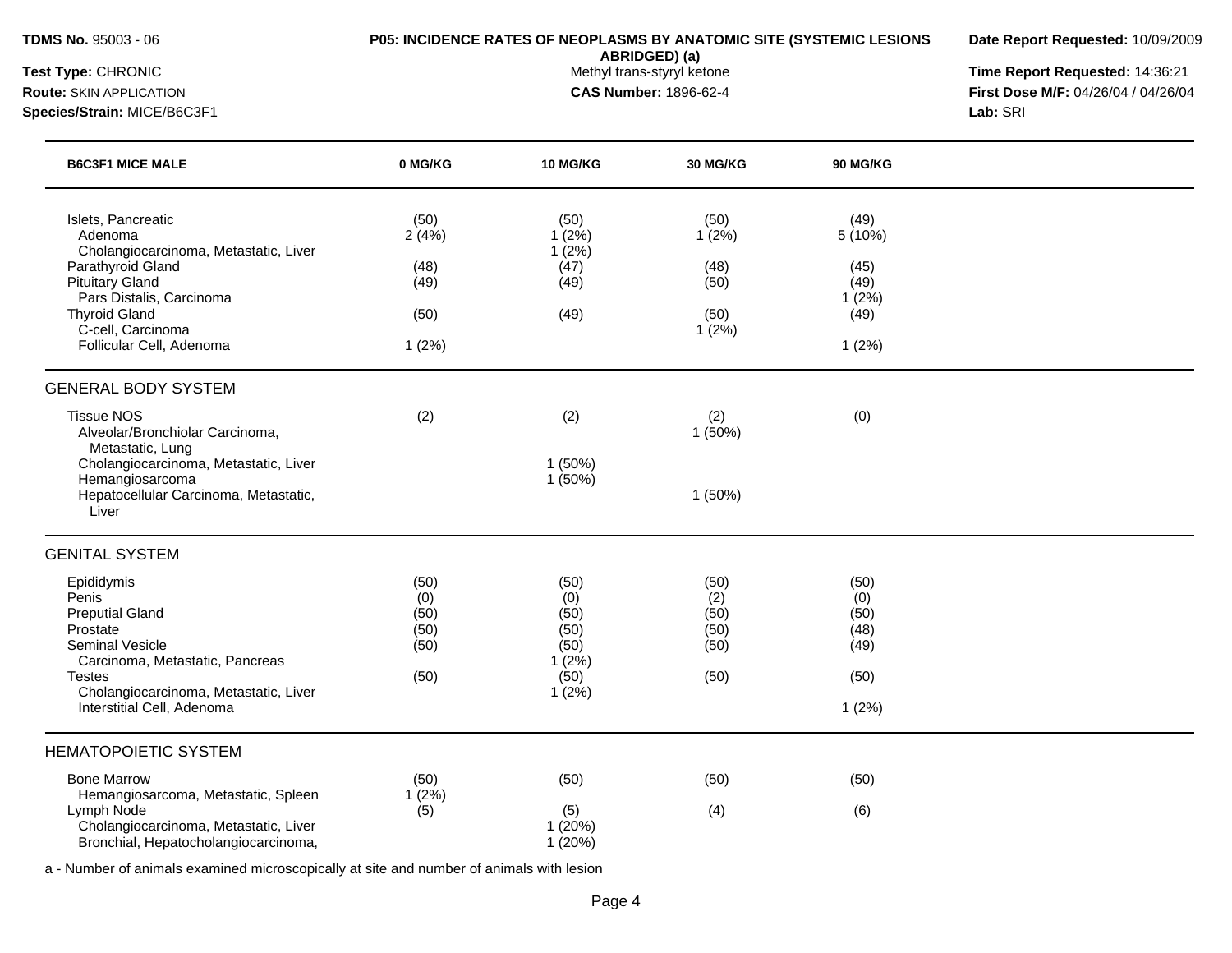**Date Report Requested:** 10/09/2009

**ABRIDGED) (a)**<br>Methyl trans-styryl ketone

**Test Type:** CHRONIC **The Report Requested:** 14:36:21 **Route:** SKIN APPLICATION **CAS Number:** 1896-62-4 **First Dose M/F:** 04/26/04 / 04/26/04 **Species/Strain:** MICE/B6C3F1 **Lab:** SRI

| <b>B6C3F1 MICE MALE</b>                                                                                                                  | 0 MG/KG               | 10 MG/KG          | <b>30 MG/KG</b>       | <b>90 MG/KG</b>       |  |
|------------------------------------------------------------------------------------------------------------------------------------------|-----------------------|-------------------|-----------------------|-----------------------|--|
| Metastatic, Liver<br>Iliac, Cholangiocarcinoma, Metastatic,<br>Liver                                                                     |                       | 1(20%)            |                       |                       |  |
| Lymph Node, Mandibular<br>Lymph Node, Mesenteric<br>Carcinoma, Metastatic, Intestine Large,<br>Cecum                                     | (49)<br>(49)<br>1(2%) | (46)<br>(44)      | (50)<br>(49)          | (49)<br>(45)          |  |
| Carcinoma, Metastatic, Pancreas<br>Cholangiocarcinoma, Metastatic, Liver<br>Hemangioma<br>Hepatocellular Carcinoma, Metastatic,<br>Liver |                       | 1(2%)<br>$1(2\%)$ | 1(2%)                 | 1(2%)                 |  |
| Spleen<br>Hemangiosarcoma<br>Thymus<br>Alveolar/Bronchiolar Carcinoma,<br>Metastatic, Lung                                               | (48)<br>3(6%)<br>(44) | (47)<br>(48)      | (49)<br>(46)<br>1(2%) | (49)<br>1(2%)<br>(40) |  |
| Cholangiocarcinoma, Metastatic, Liver<br>Hepatocholangiocarcinoma, Metastatic,<br>Liver                                                  |                       | 1(2%)<br>$1(2\%)$ |                       |                       |  |
| <b>INTEGUMENTARY SYSTEM</b>                                                                                                              |                       |                   |                       |                       |  |
| <b>Mammary Gland</b><br>Skin<br>Hemangioma<br>Squamous Cell Papilloma                                                                    | (50)<br>(50)<br>1(2%) | (50)<br>(50)      | (50)<br>(50)          | (50)<br>(50)          |  |
| Pinna, Hemangioma<br>Subcutaneous Tissue, Fibrosarcoma<br>Subcutaneous Tissue, Hemangioma                                                | 1(2%)                 | 1(2%)<br>$1(2\%)$ |                       | 1(2%)                 |  |
| Subcutaneous Tissue,<br>Hemangiosarcoma<br>Subcutaneous Tissue, Hepatocellular                                                           | 1(2%)                 | 3(6%)             | 1(2%)                 | 1(2%)                 |  |
| Carcinoma, Metastatic, Lung<br>Subcutaneous Tissue, Melanoma Benign                                                                      |                       |                   | 1(2%)                 |                       |  |
| MUSCULOSKELETAL SYSTEM                                                                                                                   |                       |                   |                       |                       |  |
| <b>Bone</b>                                                                                                                              | (50)                  | (49)              | (50)                  | (50)                  |  |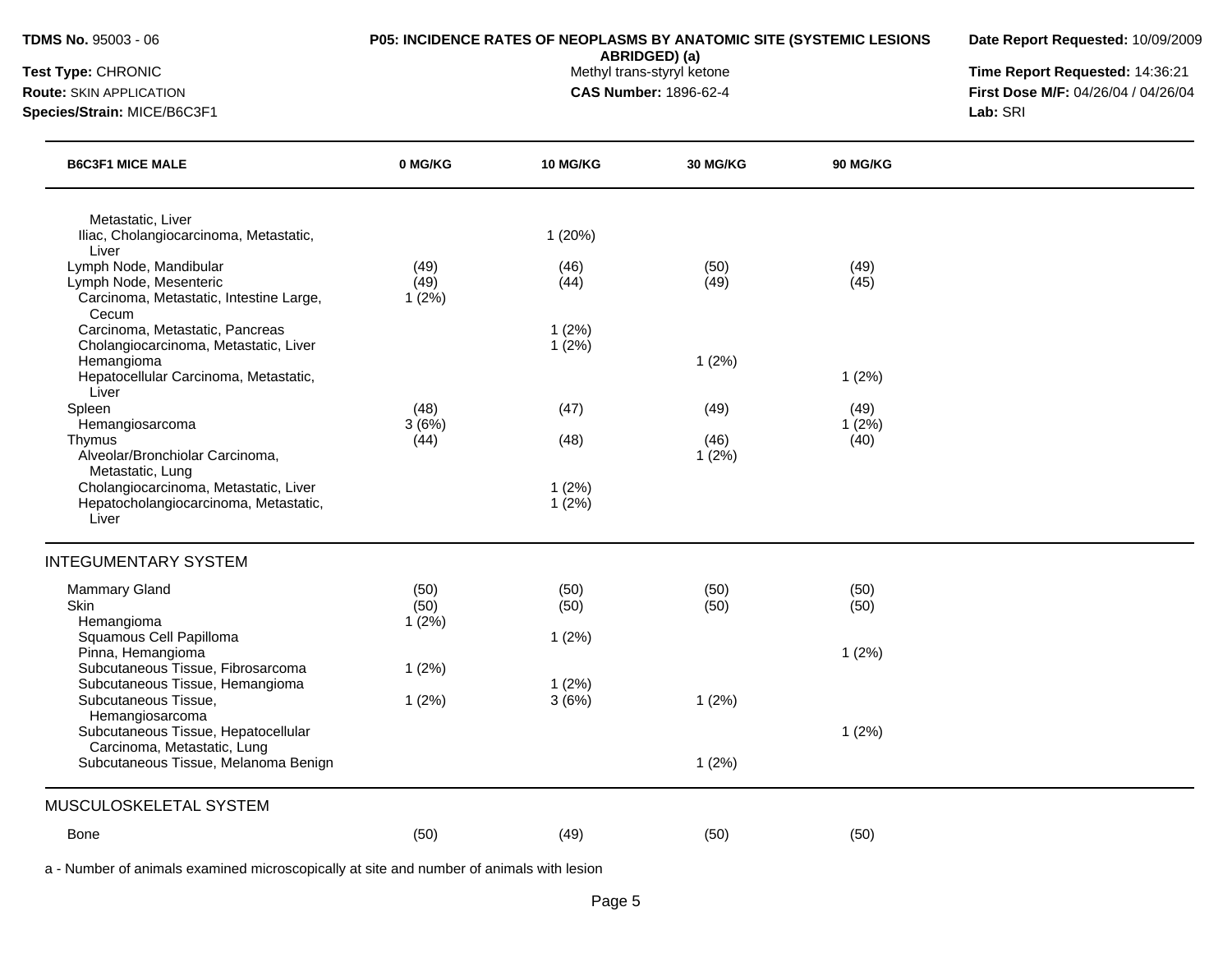| Test Type: CHRONIC<br><b>Route: SKIN APPLICATION</b><br>Species/Strain: MICE/B6C3F1                                                                                                                   |                                            | ABRIDGED) (a)<br>Methyl trans-styryl ketone<br><b>CAS Number: 1896-62-4</b> | Time Report Requested: 14:36:21<br>First Dose M/F: 04/26/04 / 04/26/04<br>Lab: SRI |                                           |  |
|-------------------------------------------------------------------------------------------------------------------------------------------------------------------------------------------------------|--------------------------------------------|-----------------------------------------------------------------------------|------------------------------------------------------------------------------------|-------------------------------------------|--|
| <b>B6C3F1 MICE MALE</b>                                                                                                                                                                               | 0 MG/KG                                    | <b>10 MG/KG</b>                                                             | <b>30 MG/KG</b>                                                                    | <b>90 MG/KG</b>                           |  |
| Sternum, Hemangiosarcoma, Metastatic,<br>Spleen                                                                                                                                                       | 1(2%)                                      |                                                                             |                                                                                    |                                           |  |
| <b>Skeletal Muscle</b><br>Alveolar/Bronchiolar Carcinoma,<br>Metastatic, Lung                                                                                                                         | (1)                                        | (4)<br>1(25%)                                                               | (1)<br>1 (100%)                                                                    | (1)                                       |  |
| Cholangiocarcinoma, Metastatic, Liver                                                                                                                                                                 |                                            | 1(25%)                                                                      |                                                                                    |                                           |  |
| Hemangiosarcoma<br>Hepatocellular Carcinoma, Metastatic,<br>Liver                                                                                                                                     | 1 (100%)                                   | 1(25%)                                                                      |                                                                                    |                                           |  |
| <b>NERVOUS SYSTEM</b>                                                                                                                                                                                 |                                            |                                                                             |                                                                                    |                                           |  |
| <b>Brain</b><br>Carcinoma, Metastatic, Lung<br>Meningioma Benign                                                                                                                                      | (50)<br>1(2%)                              | (50)<br>1(2%)                                                               | (50)                                                                               | (50)                                      |  |
| <b>RESPIRATORY SYSTEM</b>                                                                                                                                                                             |                                            |                                                                             |                                                                                    |                                           |  |
| Lung<br>Alveolar/Bronchiolar Adenoma<br>Alveolar/Bronchiolar Adenoma, Multiple<br>Alveolar/Bronchiolar Carcinoma<br>Alveolar/Bronchiolar Carcinoma, Multiple<br>Cholangiocarcinoma, Metastatic, Liver | (50)<br>7(14%)<br>1(2%)<br>6(12%)<br>1(2%) | (50)<br>7(14%)<br>2(4%)<br>1(2%)<br>1(2%)                                   | (50)<br>4(8%)<br>3(6%)<br>1(2%)                                                    | (50)<br>5(10%)<br>3(6%)<br>2(4%)<br>3(6%) |  |
| Hepatoblastoma, Metastatic, Liver<br>Hepatocellular Carcinoma, Metastatic,<br>Liver                                                                                                                   | 4(8%)                                      | 2(4%)                                                                       | 1(2%)<br>6(12%)                                                                    | 1(2%)<br>7 (14%)                          |  |
| Hepatocholangiocarcinoma, Metastatic,<br>Liver                                                                                                                                                        |                                            | 1(2%)                                                                       |                                                                                    |                                           |  |
| Nose<br>Trachea                                                                                                                                                                                       | (50)<br>(50)                               | (50)<br>(50)                                                                | (50)<br>(50)                                                                       | (50)<br>(50)                              |  |

**Date Report Requested:** 10/09/2009

| Eye                | (49)  | (48)     | (48)  | (45)   |
|--------------------|-------|----------|-------|--------|
| Harderian Gland    | (48)  | (50)     | (50)  | (50)   |
| Adenoma            | 2(4%) | $(14\%)$ | 4(8%) | 5(10%) |
| Carcinoma          | (2%)  | (2%)     | 2(4%) | 2(4%)  |
| Bilateral, Adenoma |       | (2%)     |       |        |

**TDMS No.** 95003 - 06 **P05: INCIDENCE RATES OF NEOPLASMS BY ANATOMIC SITE (SYSTEMIC LESIONS**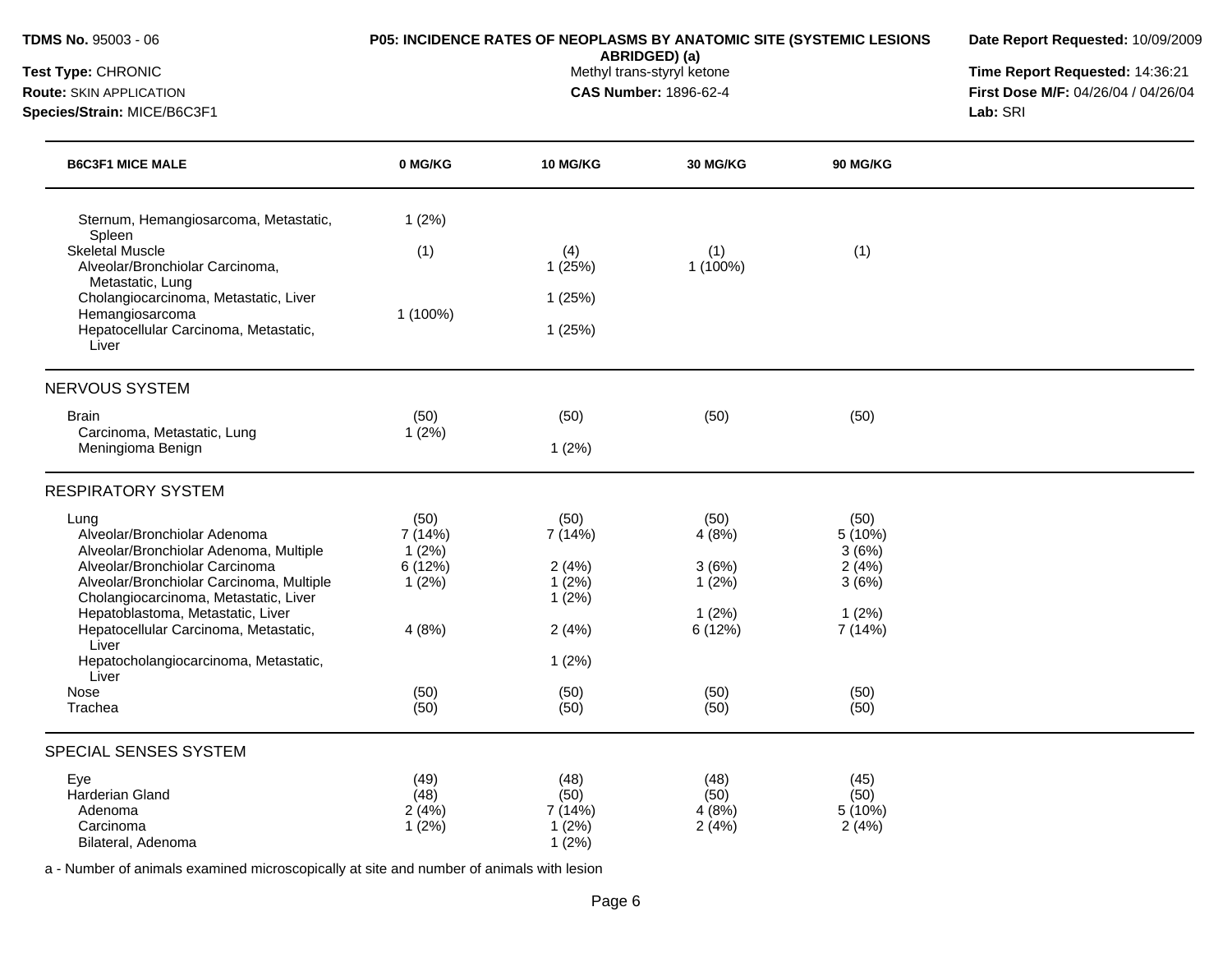|                                                                  | Date Report Requested: 10/09/2009                                      |                            |                                                                             |                                                                               |
|------------------------------------------------------------------|------------------------------------------------------------------------|----------------------------|-----------------------------------------------------------------------------|-------------------------------------------------------------------------------|
|                                                                  | Time Report Requested: 14:36:21<br>First Dose M/F: 04/26/04 / 04/26/04 |                            |                                                                             |                                                                               |
|                                                                  |                                                                        |                            |                                                                             | Lab: SRI                                                                      |
| 0 MG/KG<br><b>10 MG/KG</b><br><b>30 MG/KG</b><br><b>90 MG/KG</b> |                                                                        |                            |                                                                             |                                                                               |
|                                                                  |                                                                        |                            |                                                                             |                                                                               |
| (48)                                                             | (49)                                                                   | (49)<br>1(2%)              | (47)                                                                        |                                                                               |
|                                                                  | 1(2%)                                                                  |                            | 1(2%)                                                                       |                                                                               |
| 1(2%)                                                            |                                                                        |                            | 1(2%)                                                                       |                                                                               |
| (1)<br>(49)                                                      | (0)<br>(48)                                                            | (0)<br>(49)                | (0)<br>(48)                                                                 |                                                                               |
|                                                                  |                                                                        |                            |                                                                             |                                                                               |
| $*(50)$<br>4(8%)                                                 | $*(50)$<br>1(2%)<br>9(18%)                                             | $*(50)$<br>1(2%)<br>8(16%) | $*(50)$<br>2(4%)<br>5 (10%)                                                 |                                                                               |
|                                                                  | 1(2%)                                                                  |                            | ABRIDGED) (a)<br>Methyl trans-styryl ketone<br><b>CAS Number: 1896-62-4</b> | P05: INCIDENCE RATES OF NEOPLASMS BY ANATOMIC SITE (SYSTEMIC LESIONS<br>1(2%) |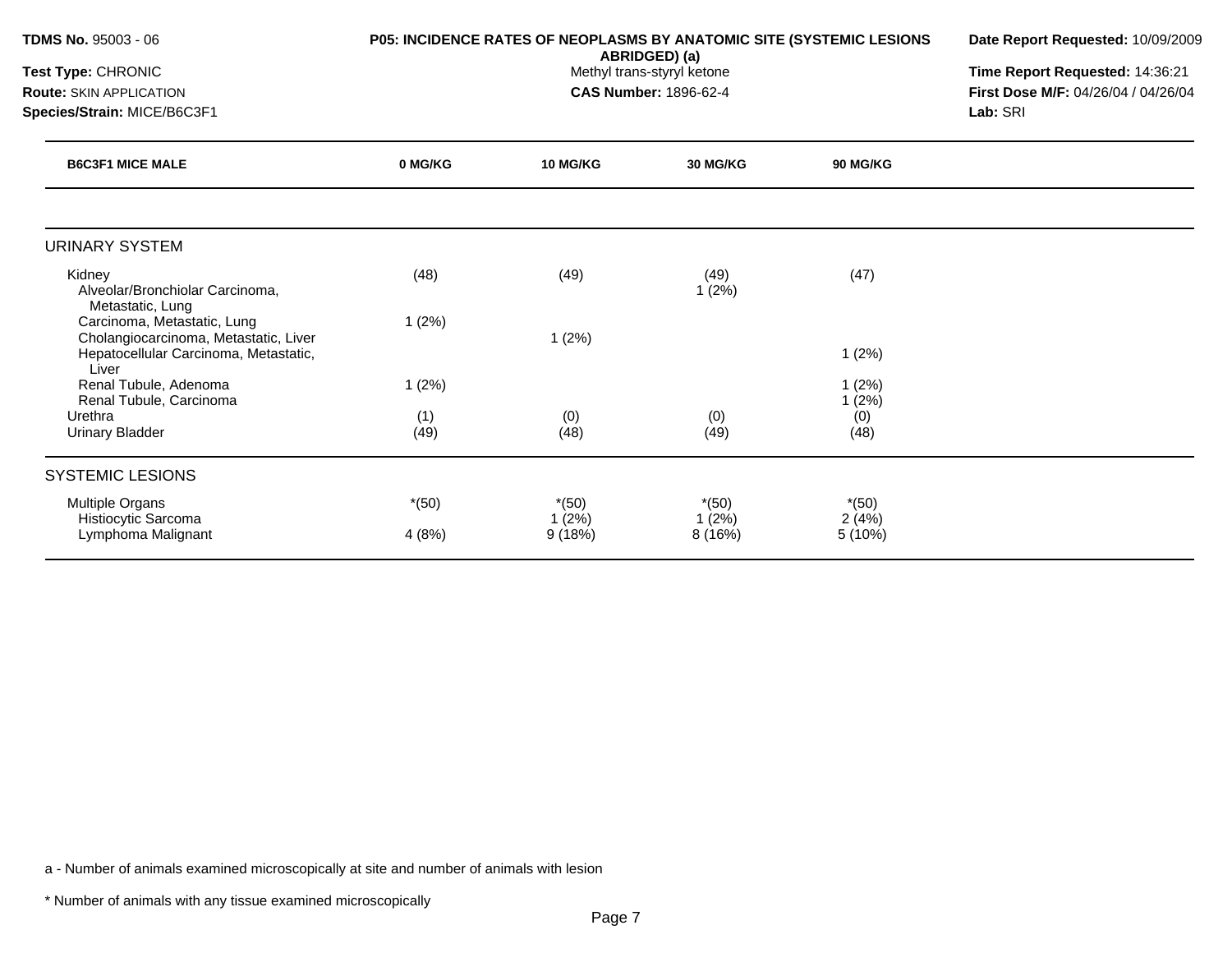|  | <b>TDMS No. 95003 - 06</b> |  |
|--|----------------------------|--|
|  |                            |  |

# **P05: INCIDENCE RATES OF NEOPLASMS BY ANATOMIC SITE (SYSTEMIC LESIONS**

**Date Report Requested:** 10/09/2009

**ABRIDGED) (a)**<br>Methyl trans-styryl ketone

**Test Type:** CHRONIC **The Report Requested:** 14:36:21 **Route:** SKIN APPLICATION **CAS Number:** 1896-62-4 **First Dose M/F:** 04/26/04 / 04/26/04 **Species/Strain:** MICE/B6C3F1 **Lab:** SRI

| <b>B6C3F1 MICE MALE</b>                                                        | 0 MG/KG        | <b>10 MG/KG</b> | <b>30 MG/KG</b> | <b>90 MG/KG</b> |  |
|--------------------------------------------------------------------------------|----------------|-----------------|-----------------|-----------------|--|
| <b>Tumor Summary for Males</b>                                                 |                |                 |                 |                 |  |
| <b>Total Animals with Primary Neoplasms (b)</b>                                | 49             | 49              | 46              | 47              |  |
| <b>Total Primary Neoplasms</b>                                                 | 111            | 118             | 95              | 110             |  |
| <b>Total Animals with Benign Neoplasms</b>                                     | 37             | 34              | 34              | 39              |  |
| <b>Total Benign Neoplasms</b>                                                  | 56             | 60              | 44              | 60              |  |
| <b>Total Animals with Malignant</b><br><b>Neoplasms</b>                        | 37             | 39              | 39              | 41              |  |
| <b>Total Malignant Neoplasms</b>                                               | 55             | 58              | 51              | 50              |  |
| <b>Total Animals with Metastatic</b><br><b>Neoplasms</b>                       | $\overline{7}$ | 6               | 8               | 9               |  |
| <b>Total Metastatic Neoplasms</b>                                              | 13             | 27              | 15              | 12              |  |
| <b>Total Animals with Malignant</b><br><b>Neoplasms Uncertain Primary Site</b> |                |                 |                 |                 |  |
| <b>Total Animals with Neoplasms</b><br><b>Uncertain-Benign or Malignant</b>    |                |                 |                 |                 |  |
| <b>Total Uncertain Neoplasms</b>                                               |                |                 |                 |                 |  |

\*\*\* END OF MALE \*\*\*

a - Number of animals examined microscopically at site and number of animals with lesion

b - Primary tumors: all tumors except metastatic tumors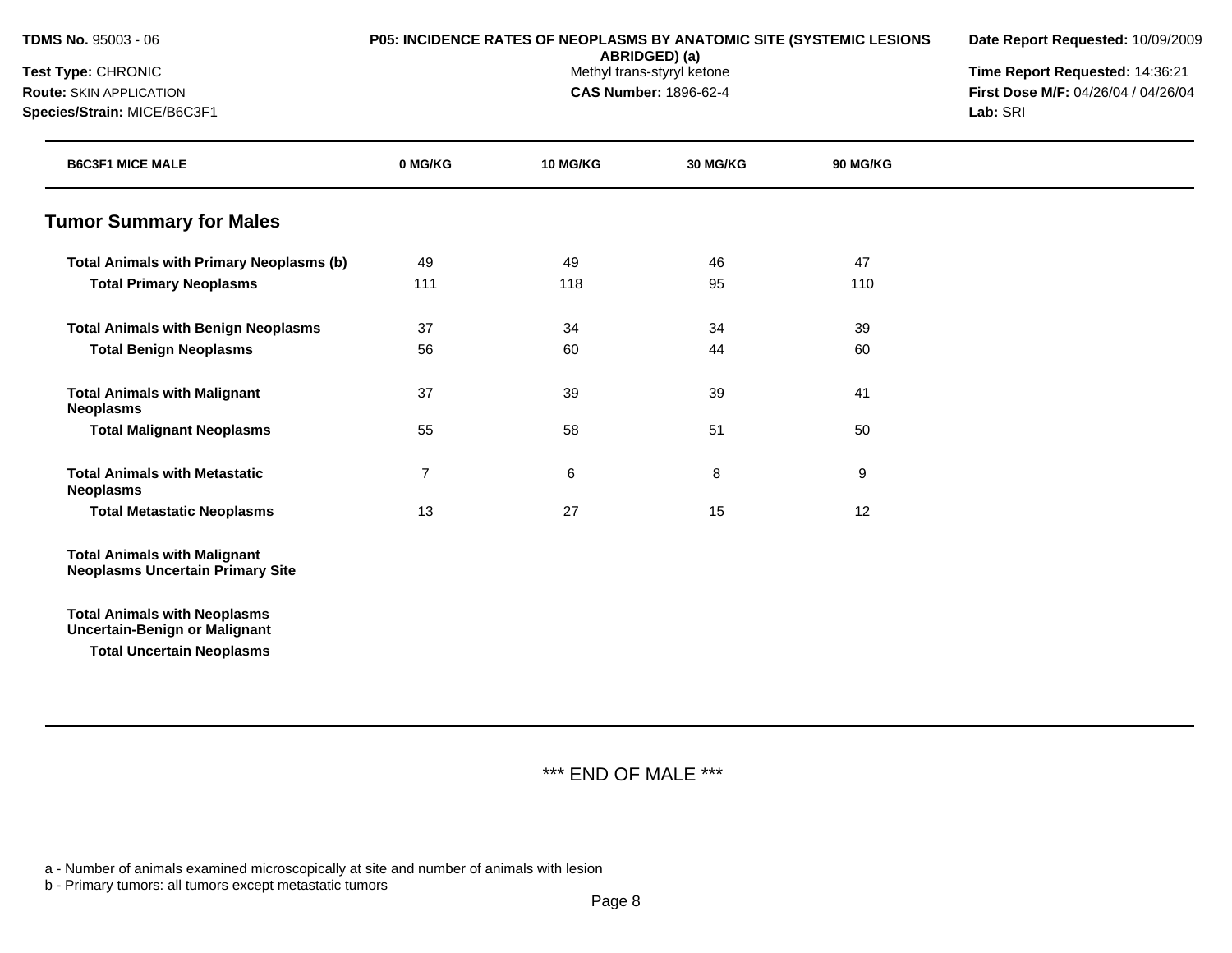**Date Report Requested:** 10/09/2009

**ABRIDGED) (a)**<br>Methyl trans-styryl ketone

**Test Type:** CHRONIC **The Report Requested:** 14:36:21 **Route:** SKIN APPLICATION **CAS Number:** 1896-62-4 **First Dose M/F:** 04/26/04 / 04/26/04 **Species/Strain:** MICE/B6C3F1 **Lab:** SRI

| <b>B6C3F1 MICE FEMALE</b>                                  | 0 MG/KG        | <b>10 MG/KG</b> | <b>30 MG/KG</b> | <b>90 MG/KG</b> |  |
|------------------------------------------------------------|----------------|-----------------|-----------------|-----------------|--|
| <b>Disposition Summary</b>                                 |                |                 |                 |                 |  |
| <b>Animals Initially in Study</b>                          | 50             | 50              | 50              | 50              |  |
| <b>Early Deaths</b>                                        |                |                 |                 |                 |  |
| <b>Moribund Sacrifice</b>                                  | 6              | 6               | 10              | $\overline{7}$  |  |
| <b>Natural Death</b>                                       | $\overline{7}$ | 5               | 9               | 6               |  |
| <b>Survivors</b>                                           |                |                 |                 |                 |  |
| <b>Terminal Sacrifice</b>                                  | 37             | 39              | 31              | 37              |  |
| <b>Animals Examined Microscopically</b>                    | 50             | 50              | 50              | 50              |  |
| <b>ALIMENTARY SYSTEM</b>                                   |                |                 |                 |                 |  |
|                                                            |                |                 |                 |                 |  |
| Gallbladder                                                | (44)           | (47)            | (40)            | (43)            |  |
| Intestine Large, Cecum                                     | (47)           | (49)            | (45)            | (46)            |  |
| Carcinoma                                                  |                |                 | 1(2%)           |                 |  |
| Intestine Large, Colon                                     | (44)           | (47)            | (42)            | (44)            |  |
| Intestine Large, Rectum                                    | (45)           | (48)            | (43)            | (44)            |  |
| Intestine Small, Duodenum                                  | (43)           | (47)            | (43)            | (44)            |  |
| Adenoma                                                    |                | 1(2%)           |                 |                 |  |
| Carcinoma                                                  | 1(2%)          |                 |                 |                 |  |
| Intestine Small, Ileum                                     | (43)           | (45)            | (42)            | (45)            |  |
| Intestine Small, Jejunum                                   | (43)           | (46)            | (42)            | (44)            |  |
| Carcinoma                                                  |                | 2(4%)           |                 |                 |  |
| Hemangiosarcoma                                            | 1(2%)          |                 |                 |                 |  |
| Liver                                                      | (50)           | (50)            | (50)            | (49)            |  |
| Fibrosarcoma, Metastatic, Uncertain<br><b>Primary Site</b> |                | 1(2%)           |                 |                 |  |
| Hemangiosarcoma                                            | 1(2%)          |                 | 1(2%)           |                 |  |
| Hepatocellular Adenoma                                     | 9(18%)         | 13 (26%)        | 9(18%)          | 10 (20%)        |  |
| Hepatocellular Adenoma, Multiple                           | 21 (42%)       | 21 (42%)        | 28 (56%)        | 19 (39%)        |  |
| Hepatocellular Carcinoma                                   | 16 (32%)       | 10 (20%)        | 12 (24%)        | 5 (10%)         |  |
| Hepatocellular Carcinoma, Multiple                         | 7(14%)         | 7 (14%)         | 3(6%)           | 3(6%)           |  |
| Sarcoma                                                    |                | 1(2%)           |                 |                 |  |
| Mesentery                                                  | (16)           | (22)            | (17)            | (13)            |  |
| Fibrosarcoma                                               |                | 1(5%)           |                 |                 |  |
| Hemangiosarcoma                                            |                |                 |                 | 1(8%)           |  |
| Hepatocellular Carcinoma, Metastatic,<br>Liver             |                | 1(5%)           |                 |                 |  |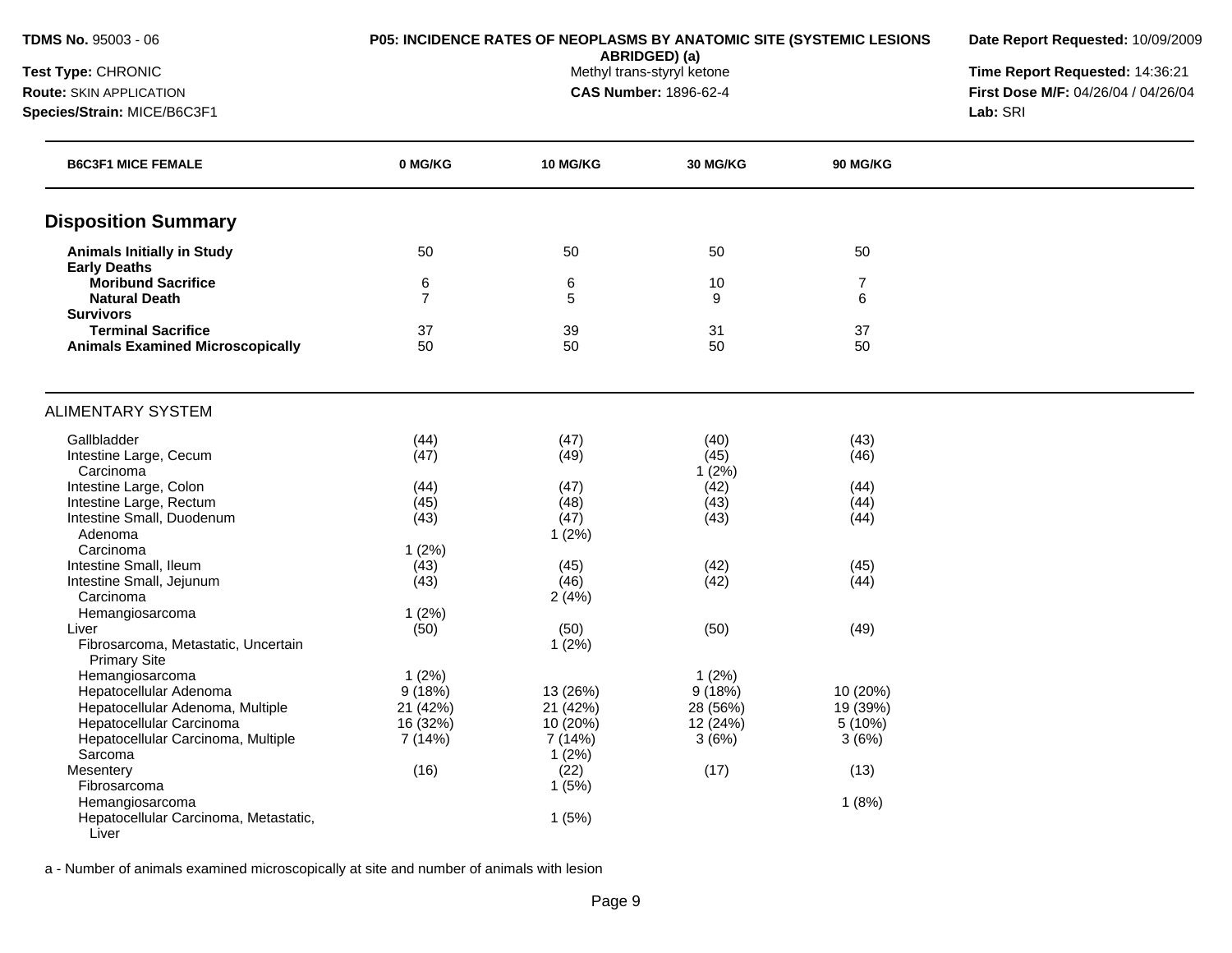| <b>TDMS No. 95003 - 06</b> |  |  |  |  |
|----------------------------|--|--|--|--|
|----------------------------|--|--|--|--|

# **P05: INCIDENCE RATES OF NEOPLASMS BY ANATOMIC SITE (SYSTEMIC LESIONS**

**Date Report Requested:** 10/09/2009

**ABRIDGED) (a)**<br>Methyl trans-styryl ketone

**Test Type:** CHRONIC **The Report Requested:** 14:36:21 **Route:** SKIN APPLICATION **CAS Number:** 1896-62-4 **First Dose M/F:** 04/26/04 / 04/26/04 **Species/Strain:** MICE/B6C3F1 **Lab:** SRI

| <b>B6C3F1 MICE FEMALE</b>                                                                                                                  | 0 MG/KG                                  | 10 MG/KG                                                | <b>30 MG/KG</b>                       | <b>90 MG/KG</b>                       |  |
|--------------------------------------------------------------------------------------------------------------------------------------------|------------------------------------------|---------------------------------------------------------|---------------------------------------|---------------------------------------|--|
| Liposarcoma<br>Pancreas<br><b>Salivary Glands</b><br>Stomach, Forestomach<br>Squamous Cell Papilloma<br>Stomach, Glandular<br>Fibrosarcoma | (50)<br>(50)<br>(50)<br>$1(2\%)$<br>(48) | 1(5%)<br>(50)<br>(50)<br>(50)<br>1(2%)<br>(48)<br>1(2%) | (49)<br>(50)<br>(50)<br>2(4%)<br>(48) | (47)<br>(50)<br>(50)<br>1(2%)<br>(46) |  |
| <b>CARDIOVASCULAR SYSTEM</b>                                                                                                               |                                          |                                                         |                                       |                                       |  |
| Heart<br>Hepatocellular Carcinoma, Metastatic,<br>Liver                                                                                    | (50)                                     | (50)<br>1(2%)                                           | (50)                                  | (50)                                  |  |
| <b>ENDOCRINE SYSTEM</b>                                                                                                                    |                                          |                                                         |                                       |                                       |  |
| <b>Adrenal Cortex</b><br>Hepatocellular Carcinoma, Metastatic,<br>Liver                                                                    | (50)                                     | (49)                                                    | (50)<br>1(2%)                         | (50)                                  |  |
| Capsule, Adenoma<br>Adrenal Medulla<br>Pheochromocytoma Benign<br>Pheochromocytoma Malignant                                               | (50)<br>1(2%)                            | (49)<br>$1(2\%)$<br>2(4%)                               | 1(2%)<br>(50)<br>1(2%)<br>2(4%)       | (50)<br>2(4%)<br>1(2%)                |  |
| Islets, Pancreatic<br>Adenoma                                                                                                              | (50)                                     | (50)<br>1(2%)                                           | (49)<br>2(4%)                         | (47)                                  |  |
| Parathyroid Gland<br><b>Pituitary Gland</b><br>Carcinoma                                                                                   | (46)<br>(47)                             | (48)<br>(49)                                            | (46)<br>(50)<br>1(2%)                 | (46)<br>(46)                          |  |
| Pars Distalis, Adenoma<br>Pars Distalis, Carcinoma<br>Pars Intermedia, Adenoma                                                             | 5(11%)                                   | 5 (10%)<br>1(2%)                                        | 4(8%)<br>1(2%)                        | 3(7%)<br>$1(2\%)$                     |  |
| <b>Thyroid Gland</b><br>Follicular Cell, Adenoma                                                                                           | (49)                                     | (50)                                                    | (49)<br>1(2%)                         | (47)<br>1(2%)                         |  |
| Follicular Cell, Carcinoma                                                                                                                 | 1(2%)                                    |                                                         | 1(2%)                                 |                                       |  |
| <b>GENERAL BODY SYSTEM</b>                                                                                                                 |                                          |                                                         |                                       |                                       |  |
| <b>Tissue NOS</b><br>Fibrosarcoma                                                                                                          | (3)                                      | (2)<br>1 (50%)                                          | (4)<br>1(25%)                         | (0)                                   |  |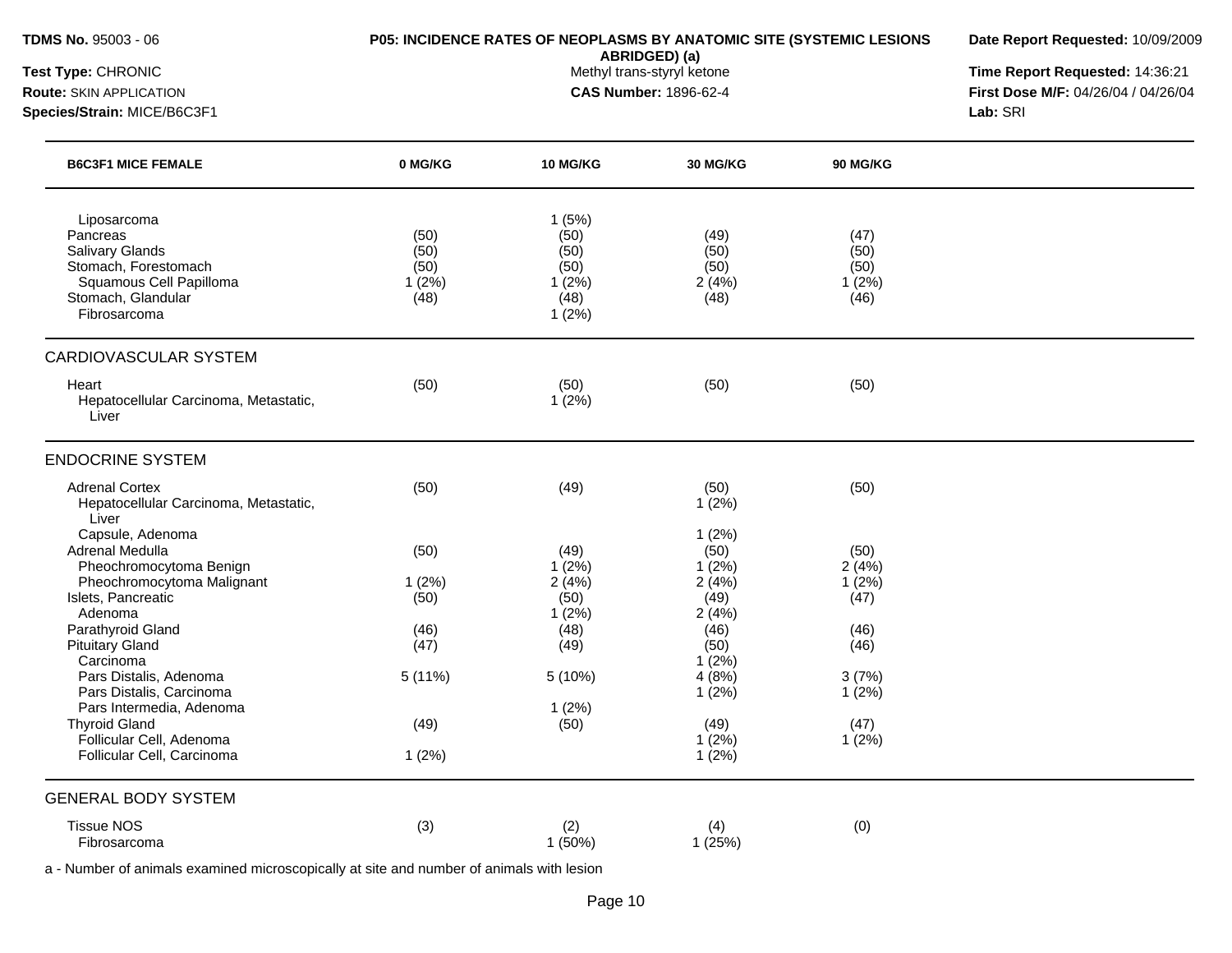| TDMS No. 95003 - 06                                                                                                                                                                                                                                                                                 | P05: INCIDENCE RATES OF NEOPLASMS BY ANATOMIC SITE (SYSTEMIC LESIONS        | Date Report Requested: 10/09/2009                                                           |                                                                 |                                               |                                     |
|-----------------------------------------------------------------------------------------------------------------------------------------------------------------------------------------------------------------------------------------------------------------------------------------------------|-----------------------------------------------------------------------------|---------------------------------------------------------------------------------------------|-----------------------------------------------------------------|-----------------------------------------------|-------------------------------------|
| Test Type: CHRONIC                                                                                                                                                                                                                                                                                  |                                                                             | ABRIDGED) (a)<br>Methyl trans-styryl ketone                                                 | Time Report Requested: 14:36:21                                 |                                               |                                     |
| Route: SKIN APPLICATION                                                                                                                                                                                                                                                                             |                                                                             |                                                                                             | <b>CAS Number: 1896-62-4</b>                                    |                                               | First Dose M/F: 04/26/04 / 04/26/04 |
| Species/Strain: MICE/B6C3F1                                                                                                                                                                                                                                                                         |                                                                             |                                                                                             |                                                                 | Lab: SRI                                      |                                     |
| <b>B6C3F1 MICE FEMALE</b>                                                                                                                                                                                                                                                                           | 0 MG/KG                                                                     | <b>10 MG/KG</b>                                                                             | 30 MG/KG                                                        | <b>90 MG/KG</b>                               |                                     |
| Fibrosarcoma, Metastatic, Skin<br>Hemangiosarcoma<br>Sarcoma                                                                                                                                                                                                                                        | 1(33%)<br>1(33%)                                                            |                                                                                             | 1(25%)                                                          |                                               |                                     |
| <b>GENITAL SYSTEM</b>                                                                                                                                                                                                                                                                               |                                                                             |                                                                                             |                                                                 |                                               |                                     |
| <b>Clitoral Gland</b><br>Ovary<br>Cystadenoma<br>Fibrosarcoma<br>Sarcoma<br>Teratoma Benign<br>Teratoma Malignant<br>Bilateral, Cystadenoma<br><b>Uterus</b><br>Carcinoma<br>Hemangiosarcoma<br>Polyp Stromal<br>Sarcoma<br>Vagina<br>Liposarcoma<br>Sarcoma, Metastatic, Uncertain Primary<br>Site | (48)<br>(49)<br>1(2%)<br>(50)<br>1(2%)<br>1(2%)<br>1(2%)<br>(1)<br>1 (100%) | (49)<br>(50)<br>1(2%)<br>1(2%)<br>1(2%)<br>(50)<br>1(2%)<br>3(6%)<br>1(2%)<br>(2)<br>1(50%) | (50)<br>(48)<br>2(4%)<br>1(2%)<br>1(2%)<br>(49)<br>1(2%)<br>(1) | (46)<br>(50)<br>1(2%)<br>(50)<br>1(2%)<br>(0) |                                     |
| <b>HEMATOPOIETIC SYSTEM</b>                                                                                                                                                                                                                                                                         |                                                                             |                                                                                             |                                                                 |                                               |                                     |
| <b>Bone Marrow</b><br>Hemangiosarcoma<br>Sarcoma                                                                                                                                                                                                                                                    | (50)<br>1(2%)                                                               | (50)<br>1(2%)                                                                               | (50)<br>2(4%)                                                   | (50)                                          |                                     |
| Lymph Node<br>Sarcoma, Metastatic, Uncertain Primary<br>Site<br>Iliac, Hepatocellular Carcinoma,                                                                                                                                                                                                    | (13)<br>1(8%)                                                               | (11)<br>1(9%)                                                                               | (15)                                                            | (14)                                          |                                     |
| Metastatic, Liver<br>Mediastinal, Fibrosarcoma, Metastatic,<br>Skin                                                                                                                                                                                                                                 |                                                                             |                                                                                             | 1(7%)                                                           |                                               |                                     |
| Lymph Node, Mandibular<br>Sarcoma                                                                                                                                                                                                                                                                   | (50)                                                                        | (48)<br>1(2%)                                                                               | (46)                                                            | (50)                                          |                                     |
| Lymph Node, Mesenteric                                                                                                                                                                                                                                                                              | (47)                                                                        | (49)                                                                                        | (45)                                                            | (48)                                          |                                     |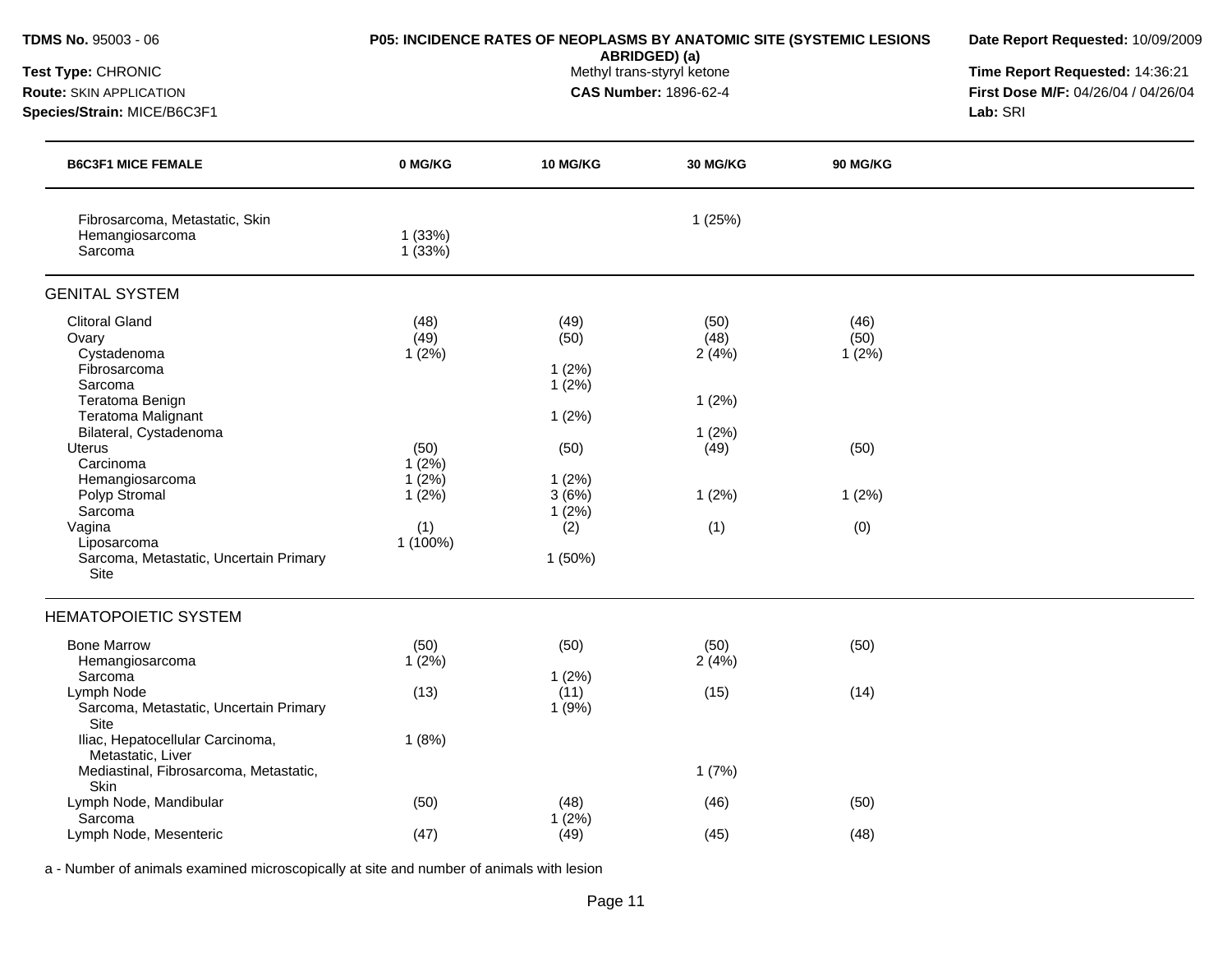**ABRIDGED) (a)**<br>Methyl trans-styryl ketone

**Date Report Requested:** 10/09/2009

**Test Type:** CHRONIC **The Report Requested:** 14:36:21 **Route:** SKIN APPLICATION **CAS Number:** 1896-62-4 **First Dose M/F:** 04/26/04 / 04/26/04 **Species/Strain:** MICE/B6C3F1 **Lab:** SRI

| 0 MG/KG               | 10 MG/KG               | <b>30 MG/KG</b>                          | <b>90 MG/KG</b> |       |
|-----------------------|------------------------|------------------------------------------|-----------------|-------|
|                       | 1(2%)<br>1(2%)         |                                          |                 |       |
| (49)<br>2(4%)         | 1(2%)<br>(50)<br>1(2%) | (48)<br>3(6%)                            | (48)            |       |
| (50)                  | (46)                   | (46)                                     | (48)            |       |
|                       |                        |                                          |                 |       |
| (50)<br>2(4%)         | (50)<br>1(2%)          | (50)                                     | (50)            |       |
| (50)                  | (50)                   | (50)                                     | (50)            |       |
| 1(2%)                 |                        | 3(6%)                                    | 1(2%)<br>1(2%)  |       |
| 1(2%)                 |                        | 1(2%)<br>$1(2\%)$                        |                 |       |
| 2(4%)                 | 2(4%)                  | 1(2%)<br>2(4%)                           | 1(2%)           |       |
| 1(2%)                 |                        |                                          | 1(2%)           |       |
|                       |                        |                                          |                 |       |
| (49)<br>(3)<br>1(33%) | (50)<br>(2)<br>1(50%)  | (50)<br>1(2%)<br>(2)<br>1(50%)<br>1(50%) | (50)<br>(3)     |       |
|                       | 1(33%)                 | 1(2%)<br>1(2%)                           | 1(2%)           | 1(2%) |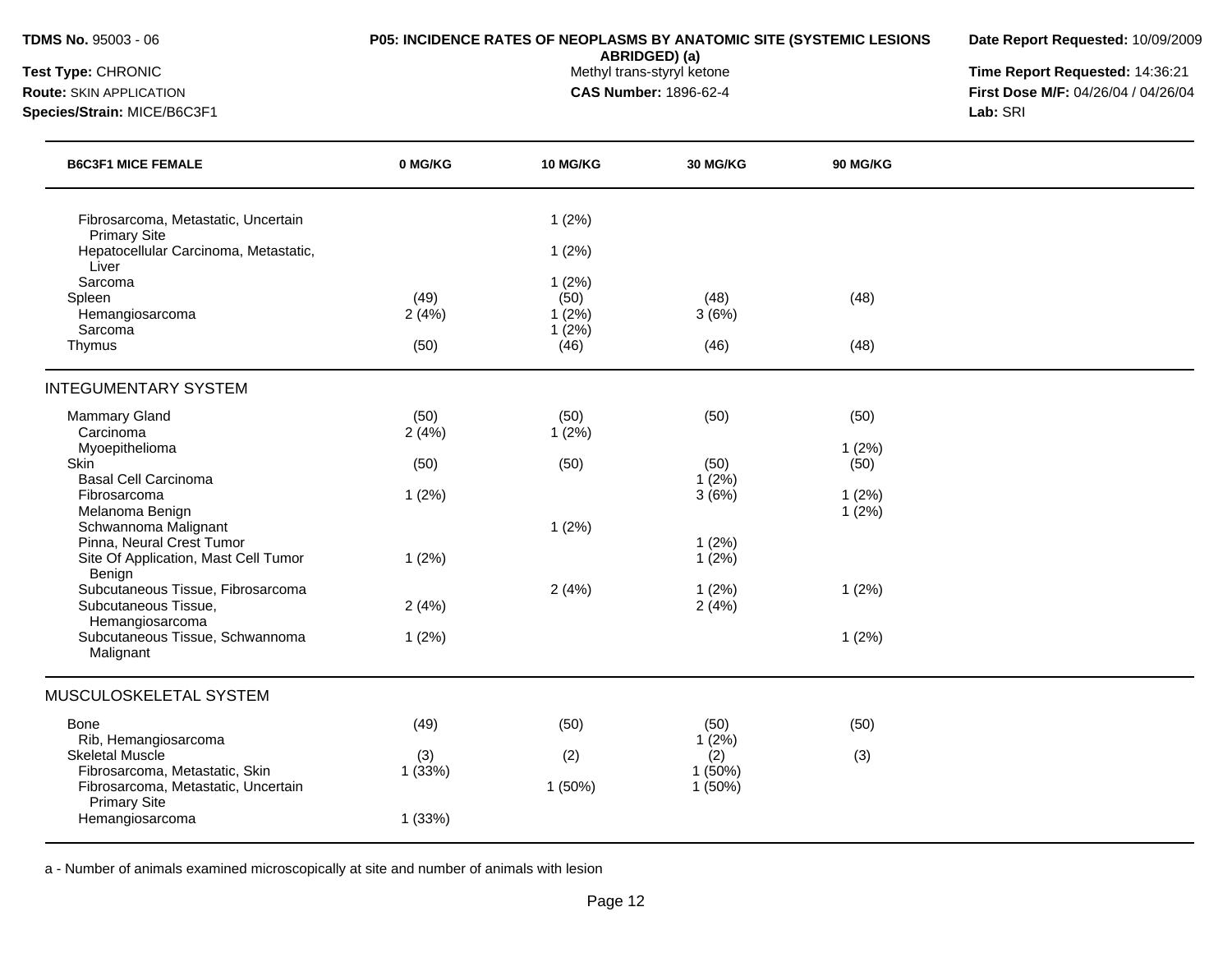| <b>TDMS No. 95003 - 06</b>                                                   | <b>P05: INCIDENCE RATES OF NEOPLASMS BY ANATOMIC SITE (SYSTEMIC LESIONS</b> | Date Report Requested: 10/09/2009<br>Time Report Requested: 14:36:21<br>First Dose M/F: 04/26/04 / 04/26/04<br>Lab: SRI |                  |                 |  |
|------------------------------------------------------------------------------|-----------------------------------------------------------------------------|-------------------------------------------------------------------------------------------------------------------------|------------------|-----------------|--|
| Test Type: CHRONIC<br>Route: SKIN APPLICATION<br>Species/Strain: MICE/B6C3F1 |                                                                             |                                                                                                                         |                  |                 |  |
| <b>B6C3F1 MICE FEMALE</b>                                                    | 0 MG/KG                                                                     | <b>10 MG/KG</b>                                                                                                         | 30 MG/KG         | <b>90 MG/KG</b> |  |
| <b>NERVOUS SYSTEM</b>                                                        |                                                                             |                                                                                                                         |                  |                 |  |
| <b>Brain</b><br>Carcinoma, Metastatic, Pituitary Gland                       | (50)                                                                        | (50)                                                                                                                    | (50)             | (50)<br>1(2%)   |  |
| Peripheral Nerve                                                             | (1)                                                                         | (1)                                                                                                                     | (0)              | (0)             |  |
| <b>RESPIRATORY SYSTEM</b>                                                    |                                                                             |                                                                                                                         |                  |                 |  |
| Lung                                                                         | (50)                                                                        | (50)                                                                                                                    | (49)             | (50)            |  |
| Alveolar/Bronchiolar Adenoma<br>Alveolar/Bronchiolar Carcinoma               | $1(2\%)$<br>3(6%)                                                           | $1(2\%)$<br>3(6%)                                                                                                       | 3(6%)<br>1(2%)   | 4(8%)<br>2(4%)  |  |
| Fibrosarcoma, Metastatic, Skin                                               |                                                                             |                                                                                                                         | 2(4%)            |                 |  |
| Hemangiosarcoma                                                              | 1(2%)                                                                       |                                                                                                                         |                  |                 |  |
| Hepatocellular Carcinoma, Metastatic,<br>Liver                               | 4(8%)                                                                       | 4(8%)                                                                                                                   | 6 (12%)          |                 |  |
| Pheochromocytoma Malignant,<br>Metastatic, Adrenal Medulla                   |                                                                             | 1(2%)                                                                                                                   |                  |                 |  |
| Sarcoma                                                                      |                                                                             | 1(2%)                                                                                                                   |                  |                 |  |
| Nose                                                                         | (50)                                                                        | (50)                                                                                                                    | (50)             | (50)            |  |
| Pleura                                                                       | (1)                                                                         | (0)                                                                                                                     | (0)              | (1)             |  |
| Hemangiosarcoma, Metastatic, Lung                                            | 1 (100%)                                                                    |                                                                                                                         |                  |                 |  |
| SPECIAL SENSES SYSTEM                                                        |                                                                             |                                                                                                                         |                  |                 |  |
| Eye                                                                          | (47)                                                                        | (50)                                                                                                                    | (48)             | (47)            |  |
| Harderian Gland                                                              | (50)                                                                        | (50)                                                                                                                    | (49)             | (49)            |  |
| Adenoma<br>Carcinoma                                                         | 4(8%)                                                                       | 4(8%)<br>$1(2\%)$                                                                                                       | 6(12%)<br>2(4%)  | 5(10%)<br>1(2%) |  |
| <b>URINARY SYSTEM</b>                                                        |                                                                             |                                                                                                                         |                  |                 |  |
| Kidney                                                                       | (49)                                                                        | (50)                                                                                                                    | (48)             | (47)            |  |
| Hepatocellular Carcinoma, Metastatic,<br>Liver                               |                                                                             | $1(2\%)$                                                                                                                |                  |                 |  |
| Sarcoma                                                                      | 1(2%)                                                                       |                                                                                                                         |                  |                 |  |
| <b>Urinary Bladder</b>                                                       | (49)                                                                        | (50)                                                                                                                    | (48)<br>$1(2\%)$ | (48)            |  |
| Leiomyosarcoma                                                               |                                                                             |                                                                                                                         |                  |                 |  |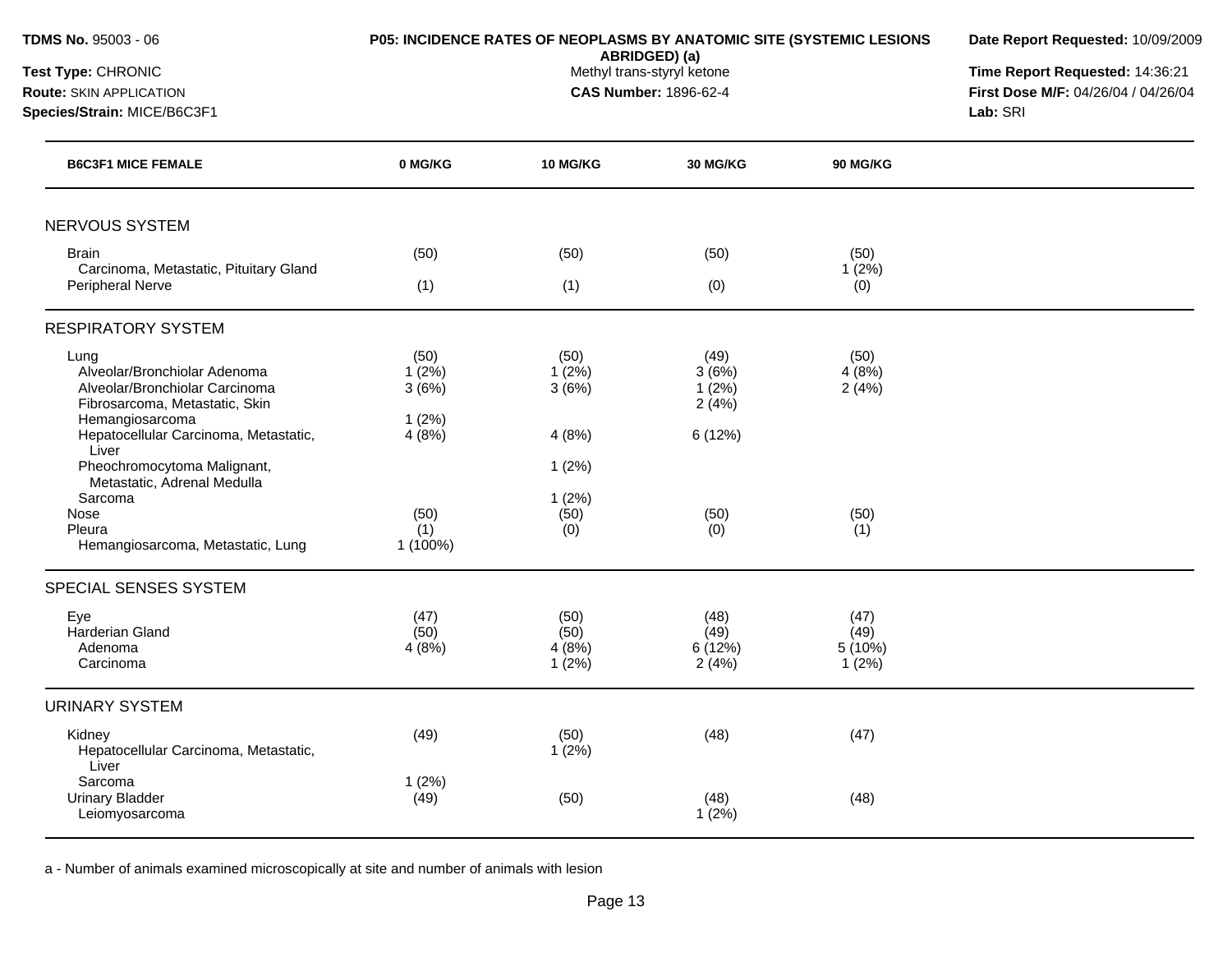| <b>TDMS No. 95003 - 06</b>                                          | <b>P05: INCIDENCE RATES OF NEOPLASMS BY ANATOMIC SITE (SYSTEMIC LESIONS</b> | Date Report Requested: 10/09/2009                                           |                              |                               |  |  |
|---------------------------------------------------------------------|-----------------------------------------------------------------------------|-----------------------------------------------------------------------------|------------------------------|-------------------------------|--|--|
| Test Type: CHRONIC                                                  |                                                                             | ABRIDGED) (a)<br>Methyl trans-styryl ketone<br><b>CAS Number: 1896-62-4</b> |                              |                               |  |  |
| <b>Route: SKIN APPLICATION</b>                                      |                                                                             |                                                                             |                              |                               |  |  |
| Species/Strain: MICE/B6C3F1                                         |                                                                             |                                                                             | Lab: SRI                     |                               |  |  |
| <b>B6C3F1 MICE FEMALE</b>                                           | 0 MG/KG                                                                     | 10 MG/KG                                                                    | 30 MG/KG                     | 90 MG/KG                      |  |  |
| <b>SYSTEMIC LESIONS</b>                                             |                                                                             |                                                                             |                              |                               |  |  |
| <b>Multiple Organs</b><br>Histiocytic Sarcoma<br>Lymphoma Malignant | $*(50)$<br>1 (2%)<br>20 (40%)                                               | $*(50)$<br>$1(2\%)$<br>24 (48%)                                             | $*(50)$<br>1(2%)<br>20 (40%) | $*(50)$<br>5(10%)<br>25 (50%) |  |  |

\* Number of animals with any tissue examined microscopically